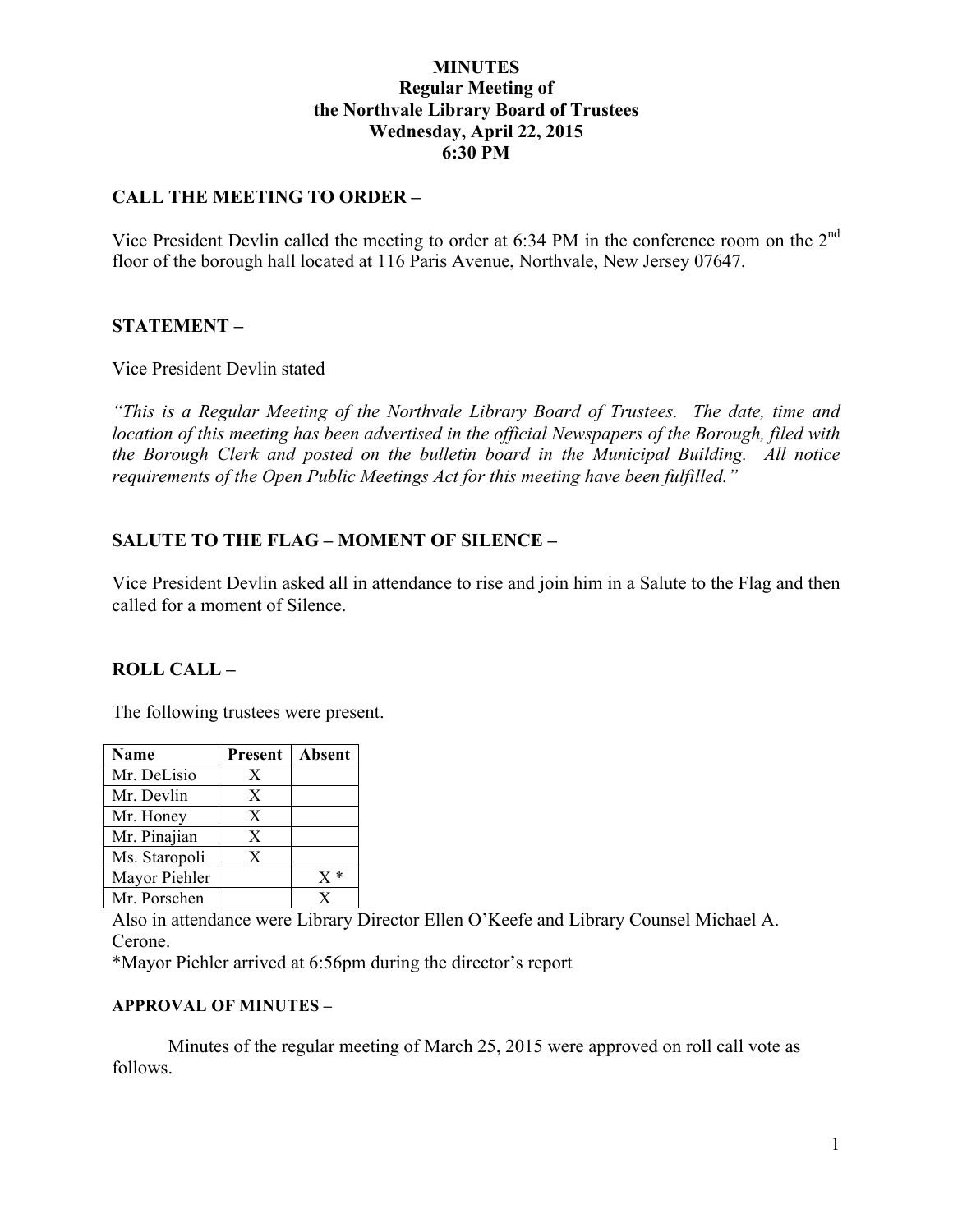| <b>Name</b>   | <b>ACTION</b> | <b>YES</b> | N <sub>O</sub> | <b>ABSENT</b> | <b>ABSTAIN</b> |
|---------------|---------------|------------|----------------|---------------|----------------|
| Mr. DeLisio   | second        | X          |                |               |                |
| Mr. Devlin    | motion        |            |                |               |                |
| Mr. Honey     |               |            |                |               |                |
| Mr. Pinajian  |               |            |                |               |                |
| Ms. Staropoli |               | X          |                |               |                |
| Mayor Piehler |               |            |                |               |                |
| Mr. Porschen  |               |            |                |               |                |

Minutes of the executive meeting of March 25, 2015 were approved on roll call vote as follows.

| Name          | <b>ACTION</b> | YES | NO | <b>ABSENT</b> | <b>ABSTAIN</b> |
|---------------|---------------|-----|----|---------------|----------------|
| Mr. DeLisio   | second        |     |    |               |                |
| Mr. Devlin    | motion        |     |    |               |                |
| Mr. Honey     |               | X   |    |               |                |
| Mr. Pinajian  |               |     |    |               |                |
| Ms. Staropoli |               |     |    |               |                |
| Mayor Piehler |               |     |    | Х             |                |
| Mr. Porschen  |               |     |    |               |                |

## **GENERAL DISCUSSION –**

### • **Director's Report and update:**

#### **Personnel:**

Marisa Hall's first day as Youth Services Librarian was Monday, April 13. Marisa is weeding, shifting and linking the collections. We are planning a Summer Reading Program. As an NJLA intern, she is attending the annual conference in Long Branch Tuesday, April 21 and Wednesday, April 22. Marisa contacted the Northvale School and NVOT high school media specialists. Marisa has been awarded a BCCLS scholarship and will be among the honorees at the next System Council, Thursday, May 14 at the Washington Township Library. I will be at this meeting; most likely to copresent with the Bergenfield PL director.

#### **Handyman**, Doug Wingerath

Doug is doing an excellent job for us. He has attached bathroom fixtures, bookshelves, moved furniture, secured bookcases and repaired items as needed.

## **Custodian:**

We are in need of someone who can clean the facility.

#### **Linking:**

I am linking the collection along with the freelancers. We started with adult fiction.

Paperbacks, children's, young adult, dvds and nonfiction will be linked in that order. Barcodes have been ordered for the materials purchased within last four years and for future items. **Financial:**

## **Payments**

● Subaccounts to be created by borough for future library purchasing; waiting for procedures to be sent by Shuaib Firozvi

#### ● Requested ST4

state form from borough for purchasing

Macs currently connect to Optimum wifi; not able to consistently connect personal devices;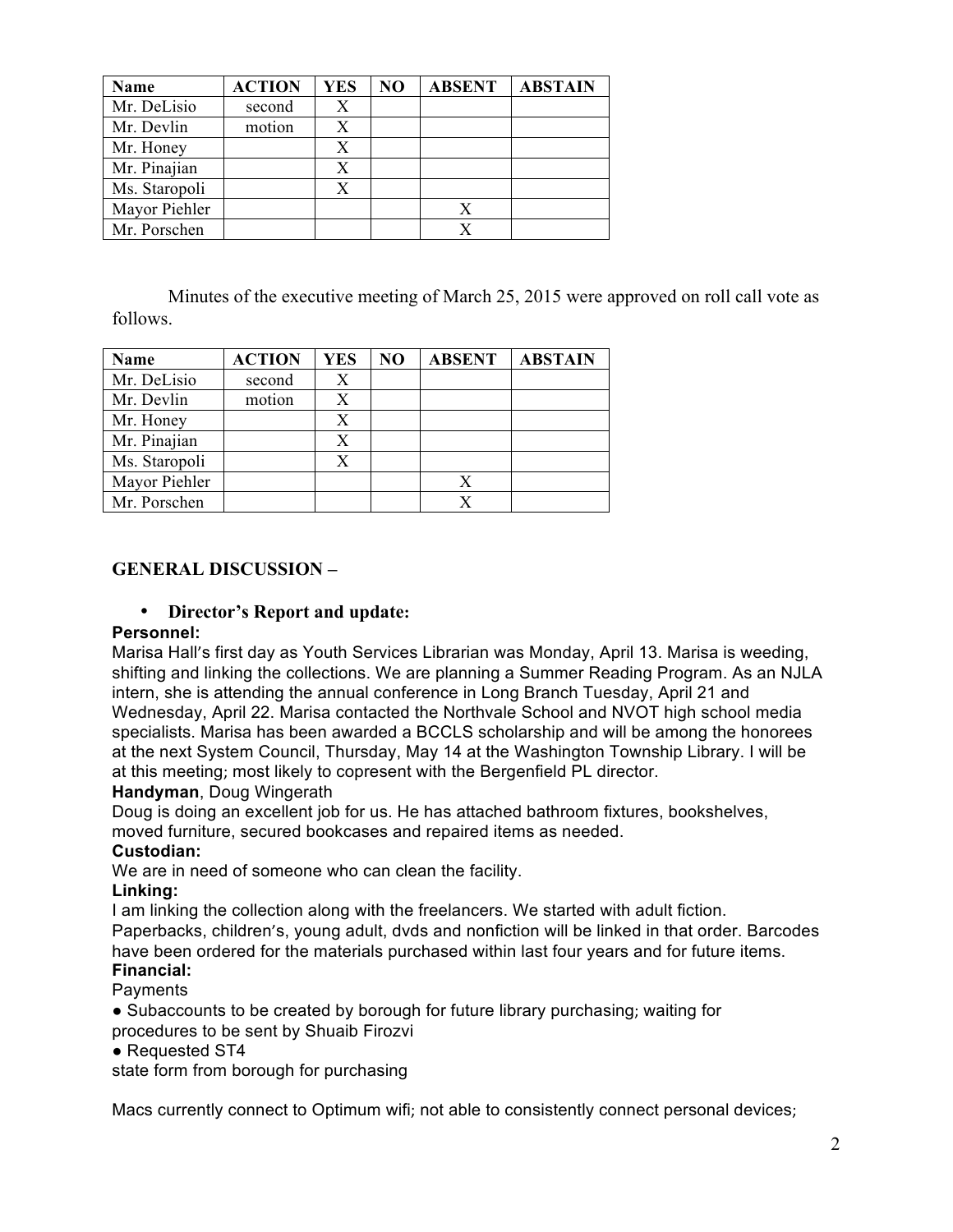need to be able to have full connectivity for all visitors.

## **Library Cards:**

2,500 "combo pak" cards will be ordered with Vanguard ID; awaiting final design approval **Trustees Training Opportunity:**

May 13, 6:30 pm, Secaucus PL; free for BCCLS Trustees.

Known Meetings for May:

- Tuesday, May 5, 9:30 am, New Directors, Hasbrouck Heights
- Friday, May 8, 9:30 am, Youth Services, Closter
- Friday, May 12, 12 noon, Pascack Valley Directors, Old Tappan

● Thursday, May 14, 9:30 am, System Council/BCCLS Scholarship Breakfast: Marisa & I will be attending

## • **Review of the library floor plan**

President Porschen drafted up a floor plan showing the new layout

## • **Website designer:**

Debbie Pirsos presented ideas on a website. She will meet with Marissa Hall and Ellen O'Keefe and present a proposal in a few days

## • **Budget report**

Jim Honey will email a preliminary budget. Staff wages will probably account for 71% of budget.

## • **Electrician update**

K & M electric added four additional outlets. He needs to add one more outlet by the director's desk.

Setting up a petty cash account was discussed

The window sash in the staff room broke. The top part of the window broke. The DPW will come in and fix it.

The Historical Society furniture will be moved downstairs by the DPW.

There is an eagle scout who wants to help clean up the basement.

# **ROLL CALL VOTES**

Resolved that the Library will close on Saturday, September 5, 2015 and Monday, October 12, 2015 and adding the two additional dates to the list of yearly holiday closings.

**Name ACTION YES NO ABSENT ABSTAIN** Mr. DeLisio second X Mr. Devlin | motion | X Mr. Honey X Mr. Pinajian X Ms. Staropoli X Mayor Piehler X Mr. Porschen X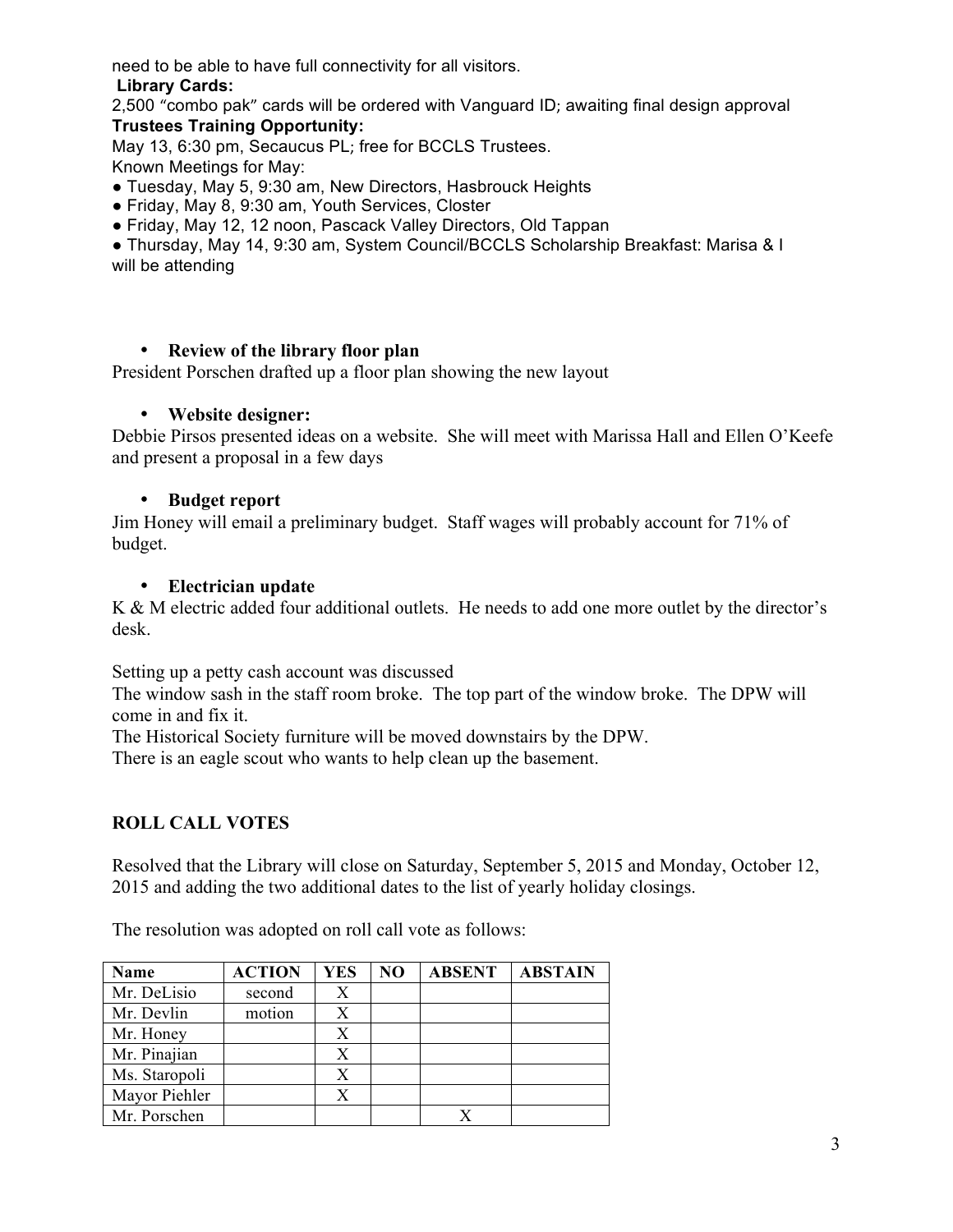Resolved to order an opening day collection recommended by Director O'Keefe at a cost of \$8,185 which includes 400 books for the youth services collection, 118 books for the adult collection, and 41 DVDs for all ages

| Name          | <b>ACTION</b> | <b>YES</b> | NO | <b>ABSENT</b> | <b>ABSTAIN</b> |
|---------------|---------------|------------|----|---------------|----------------|
| Mr. DeLisio   | Second        | X          |    |               |                |
| Mr. Devlin    | motion        | X          |    |               |                |
| Mr. Honey     |               | Х          |    |               |                |
| Mr. Pinajian  |               | X          |    |               |                |
| Ms. Staropoli |               | Х          |    |               |                |
| Mayor Piehler |               | X          |    |               |                |
| Mr. Porschen  |               |            |    |               |                |

The resolution was adopted on roll call vote as follows:

Resolved to return to the Borough of Northvale the unspent balance of the initial \$100,000 installment of the library's statutory appropriation retaining the sum of \$10,000 for the operation of the library.

The resolution was adopted on roll call vote as follows:

| Name          | <b>ACTION</b> | <b>YES</b> | NO | <b>ABSENT</b> | <b>ABSTAIN</b> |
|---------------|---------------|------------|----|---------------|----------------|
| Mr. DeLisio   | second        |            |    |               |                |
| Mr. Devlin    |               |            |    |               |                |
| Mr. Honey     |               | X          |    |               |                |
| Mr. Pinajian  |               |            |    |               |                |
| Ms. Staropoli |               |            |    |               |                |
| Mayor Piehler | motion        |            |    |               |                |
| Mr. Porschen  |               |            |    |               |                |

Resolved to pay Carolyn Blowers in the amount of \$1140.00 for services rendered March 16 – March 26, 2015 (28.5 hours)

| <b>Name</b>   | <b>ACTION</b> | <b>YES</b> | N <sub>O</sub> | <b>ABSENT</b> | <b>ABSTAIN</b> |
|---------------|---------------|------------|----------------|---------------|----------------|
| Mr. DeLisio   |               | X          |                |               |                |
| Mr. Devlin    | motion        | X          |                |               |                |
| Mr. Honey     |               | X          |                |               |                |
| Mr. Pinajian  |               | X          |                |               |                |
| Ms. Staropoli | second        | X          |                |               |                |
| Mayor Piehler |               |            |                |               |                |
| Mr. Porschen  |               |            |                |               |                |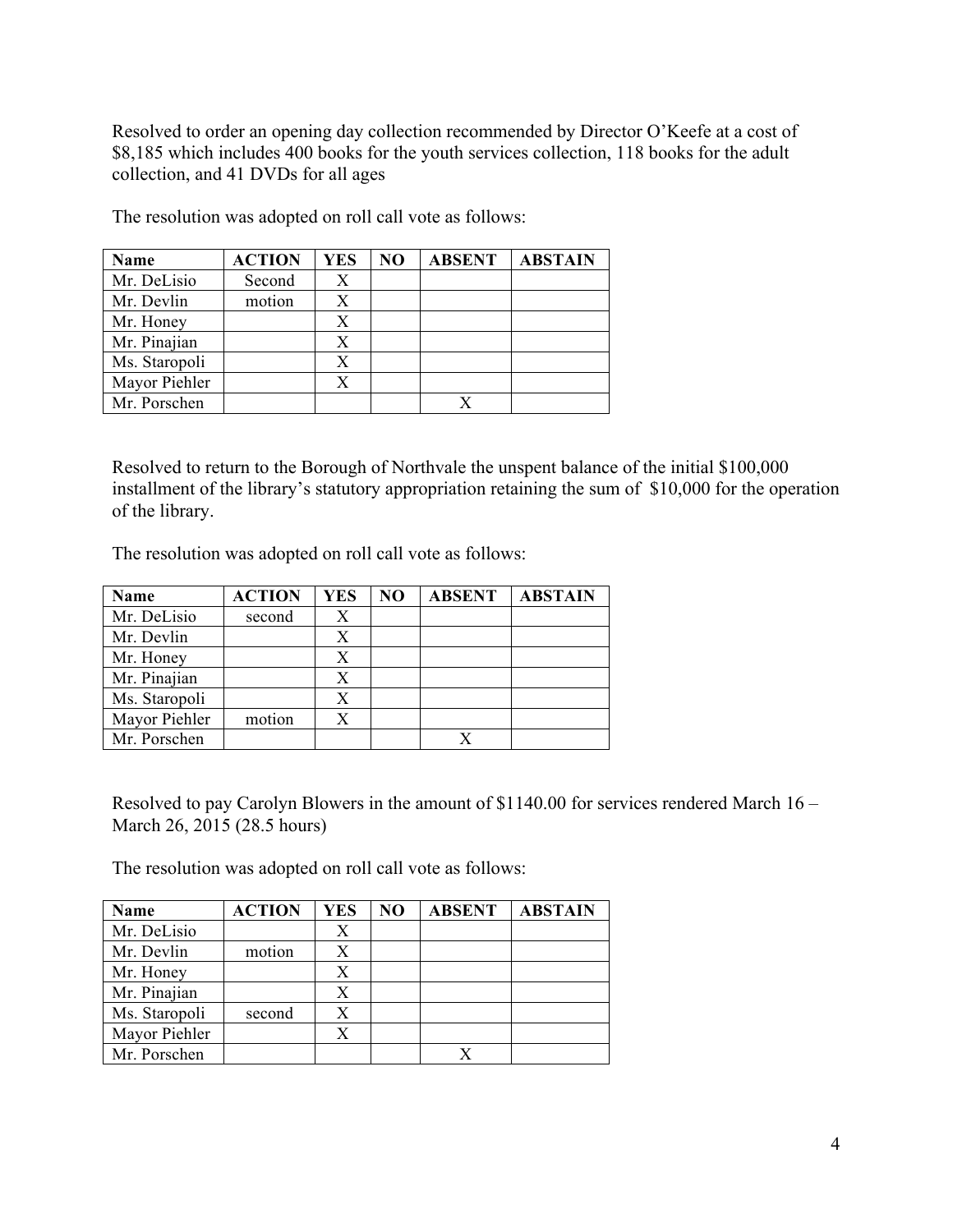Resolved to pay the following independent contractors to link the current library collection for services rendered between April 10 – April 22, 2015. Trevor Diamond - \$90 Travis Edwards - \$90 Lauren Klein - \$54 Amanda Griffin - \$360 Michael Grgurev- \$432 Luca Manna - \$72 Margaret O'Keefe - \$216 Dianne Scorese - \$180

The resolution to pay a total of \$1,494.00 (83 hours) was adopted on roll call vote as follows:

| Name          | <b>ACTION</b> | YES | N <sub>O</sub> | <b>ABSENT</b> | <b>ABSTAIN</b> |
|---------------|---------------|-----|----------------|---------------|----------------|
| Mr. DeLisio   |               | Χ   |                |               |                |
| Mr. Devlin    | motion        | X   |                |               |                |
| Mr. Honey     |               | X   |                |               |                |
| Mr. Pinajian  |               | Х   |                |               |                |
| Ms. Staropoli | second        | X   |                |               |                |
| Mayor Piehler |               | X   |                |               |                |
| Mr. Porschen  |               |     |                |               |                |

Resolved to pay Doug Winegrath for services rendered April 10 – April 22, 2015 the amount of \$480.41 which includes wages for 4.25 hours and receipts.

The resolution was adopted on roll call vote as follows:

| <b>Name</b>   | <b>ACTION</b> | <b>YES</b> | N <sub>O</sub> | <b>ABSENT</b> | <b>ABSTAIN</b> |
|---------------|---------------|------------|----------------|---------------|----------------|
| Mr. DeLisio   |               | X          |                |               |                |
| Mr. Devlin    | second        | X          |                |               |                |
| Mr. Honey     |               | Х          |                |               |                |
| Mr. Pinajian  |               | X          |                |               |                |
| Ms. Staropoli | motion        | X          |                |               |                |
| Mayor Piehler |               | X          |                |               |                |
| Mr. Porschen  |               |            |                |               |                |

Resolved to pay Michael Cerone, library counsel, the amount of \$1,466.67 for services rendered through April 2, 2015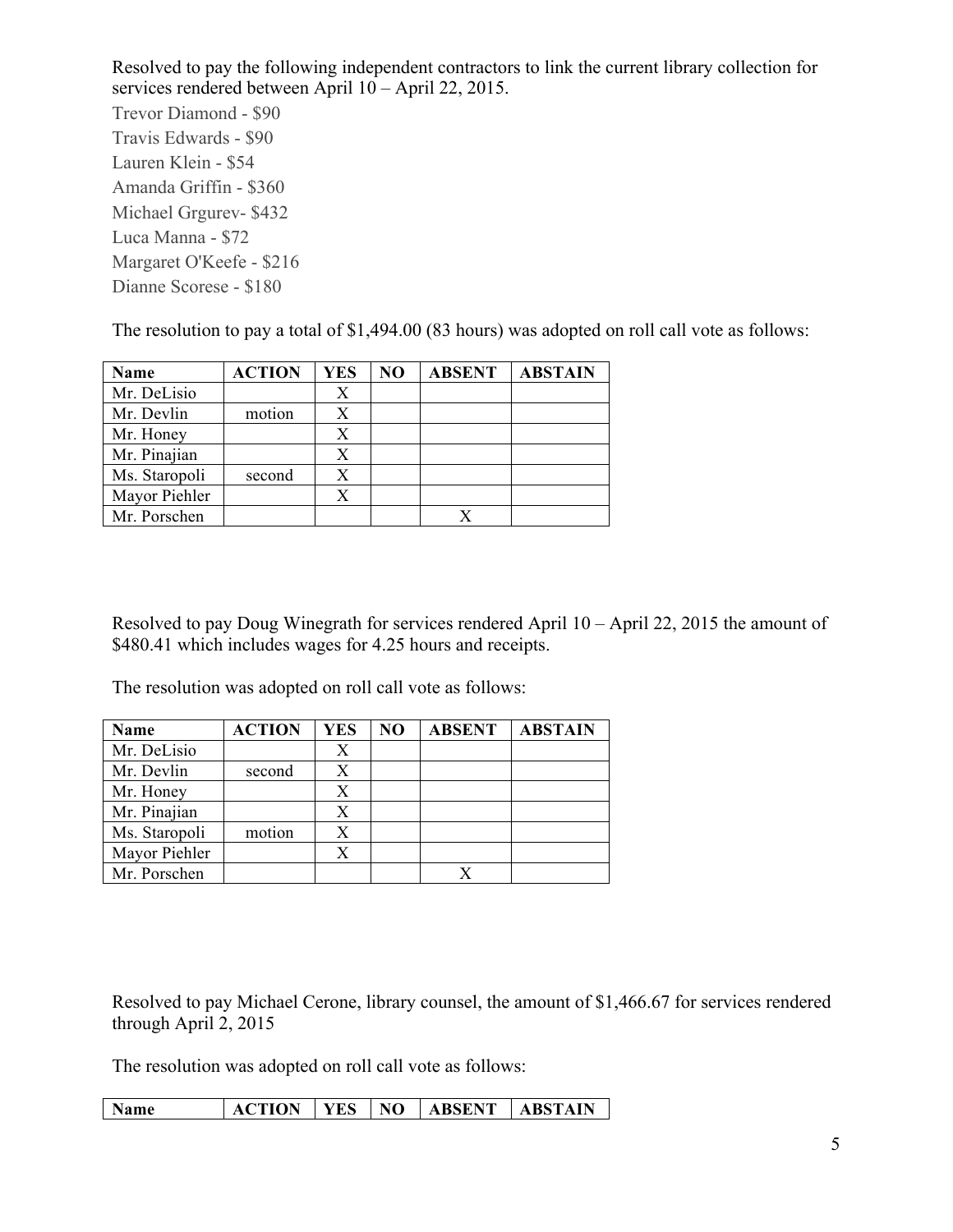| Mr. DeLisio   | second |  |  |
|---------------|--------|--|--|
| Mr. Devlin    | motion |  |  |
| Mr. Honey     |        |  |  |
| Mr. Pinajian  |        |  |  |
| Ms. Staropoli |        |  |  |
| Mayor Piehler |        |  |  |
| Mr. Porschen  |        |  |  |

Resolved to reimburse Director O'Keefe for purchasing refreshments for volunteers and for purchasing hooks in the amount of \$60.50.

The resolution was adopted on roll call vote as follows:

| <b>Name</b>   | <b>ACTION</b> | <b>YES</b> | N <sub>O</sub> | <b>ABSENT</b> | <b>ABSTAIN</b> |
|---------------|---------------|------------|----------------|---------------|----------------|
| Mr. DeLisio   | motion        | Χ          |                |               |                |
| Mr. Devlin    |               |            |                |               |                |
| Mr. Honey     |               | X          |                |               |                |
| Mr. Pinajian  |               |            |                |               |                |
| Ms. Staropoli | second        |            |                |               |                |
| Mayor Piehler |               |            |                |               |                |
| Mr. Porschen  |               |            |                |               |                |

Resolved to pay Miele for services rendered in the amount \$100.00 for the dumpster.

The resolution was adopted on roll call vote as follows:

| <b>Name</b>   | <b>ACTION</b> | YES | N <sub>O</sub> | <b>ABSENT</b> | <b>ABSTAIN</b> |
|---------------|---------------|-----|----------------|---------------|----------------|
| Mr. DeLisio   | second        | Χ   |                |               |                |
| Mr. Devlin    | motion        |     |                |               |                |
| Mr. Honey     |               | X   |                |               |                |
| Mr. Pinajian  |               |     |                |               |                |
| Ms. Staropoli |               |     |                |               |                |
| Mayor Piehler |               |     |                |               |                |
| Mr. Porschen  |               |     |                |               |                |

Resolved to adopt the proposed Borrowing Policy submitted by Director O'Keefe

| Name          | <b>ACTION</b> | <b>YES</b> | NO | <b>ABSENT</b> | <b>ABSTAIN</b> |
|---------------|---------------|------------|----|---------------|----------------|
| Mr. DeLisio   |               |            |    |               |                |
| Mr. Devlin    | second        |            |    |               |                |
| Mr. Honey     |               | X          |    |               |                |
| Mr. Pinajian  |               |            |    |               |                |
| Ms. Staropoli | motion        |            |    |               |                |
| Mayor Piehler |               |            |    |               |                |
| Mr. Porschen  |               |            |    |               |                |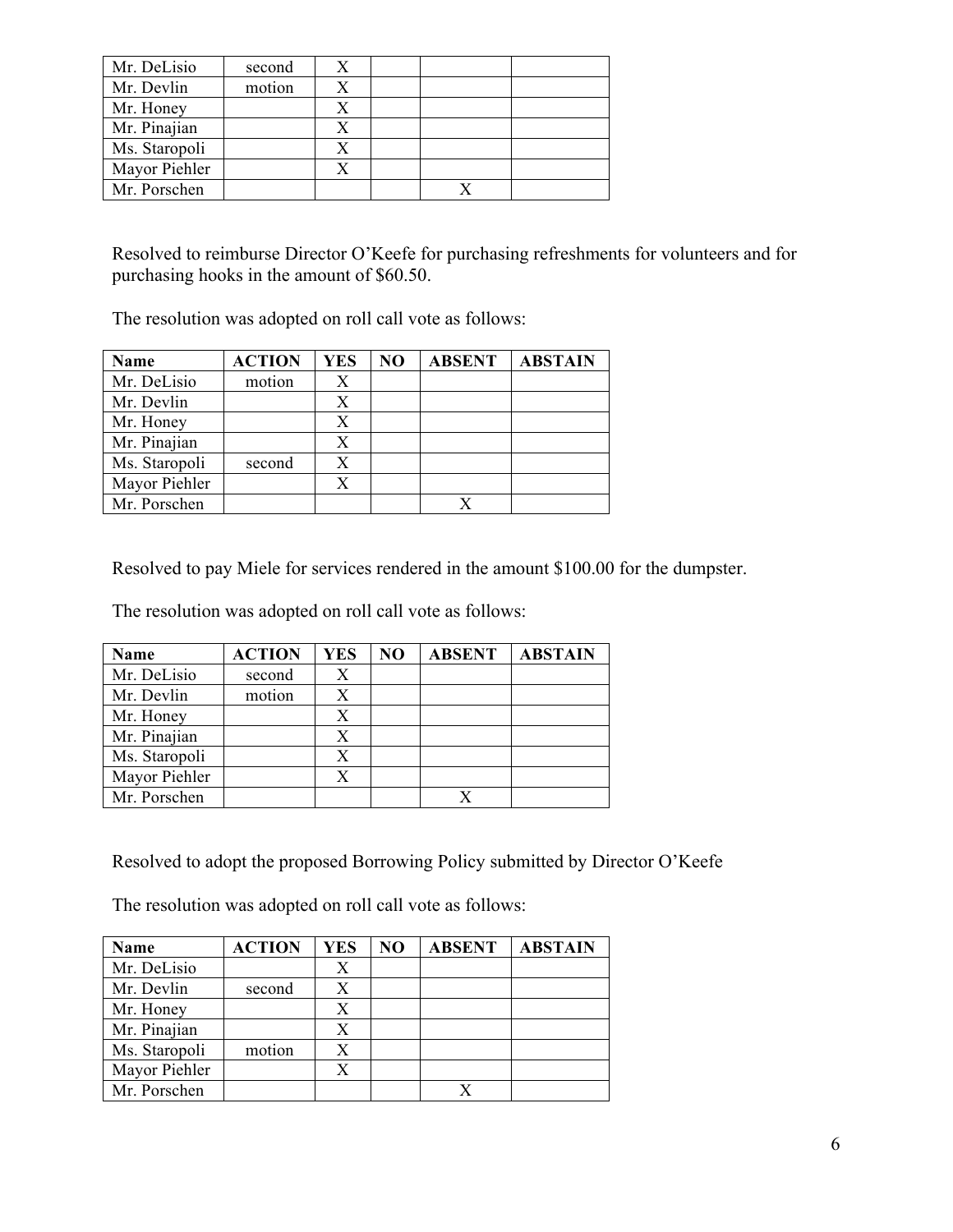Resolved to charge a \$1.00 fee for a lost library card and donate the money to the Friends of the Library group.

| Name          | <b>ACTION</b> | <b>YES</b> | NO | <b>ABSENT</b> | <b>ABSTAIN</b> |
|---------------|---------------|------------|----|---------------|----------------|
| Mr. DeLisio   | second        |            |    |               |                |
| Mr. Devlin    | motion        |            |    |               |                |
| Mr. Honey     |               |            |    |               |                |
| Mr. Pinajian  |               |            |    |               |                |
| Ms. Staropoli |               |            |    |               |                |
| Mayor Piehler |               |            |    |               |                |
| Mr. Porschen  |               |            |    |               |                |

The resolution was adopted on roll call vote as follows:

Resolved to adopt the proposed Unattended Children Policy submitted by Director O'Keefe

The resolution was adopted on roll call vote as follows:

| Name          | <b>ACTION</b> | YES | NO | <b>ABSENT</b> | <b>ABSTAIN</b> |
|---------------|---------------|-----|----|---------------|----------------|
| Mr. DeLisio   | second        | Х   |    |               |                |
| Mr. Devlin    |               | Х   |    |               |                |
| Mr. Honey     |               | Х   |    |               |                |
| Mr. Pinajian  |               | X   |    |               |                |
| Ms. Staropoli | motion        | X   |    |               |                |
| Mayor Piehler |               | X   |    |               |                |
| Mr. Porschen  |               |     |    |               |                |

Resolved to authorize Director O'Keefe to obtain the domain: northvalelibrary.org

| <b>Name</b>   | <b>ACTION</b> | <b>YES</b> | N <sub>O</sub> | <b>ABSENT</b> | <b>ABSTAIN</b> |
|---------------|---------------|------------|----------------|---------------|----------------|
| Mr. DeLisio   |               | Χ          |                |               |                |
| Mr. Devlin    | second        | X          |                |               |                |
| Mr. Honey     |               | X          |                |               |                |
| Mr. Pinajian  |               | X          |                |               |                |
| Ms. Staropoli |               | X          |                |               |                |
| Mayor Piehler | motion        |            |                |               |                |
| Mr. Porschen  |               |            |                |               |                |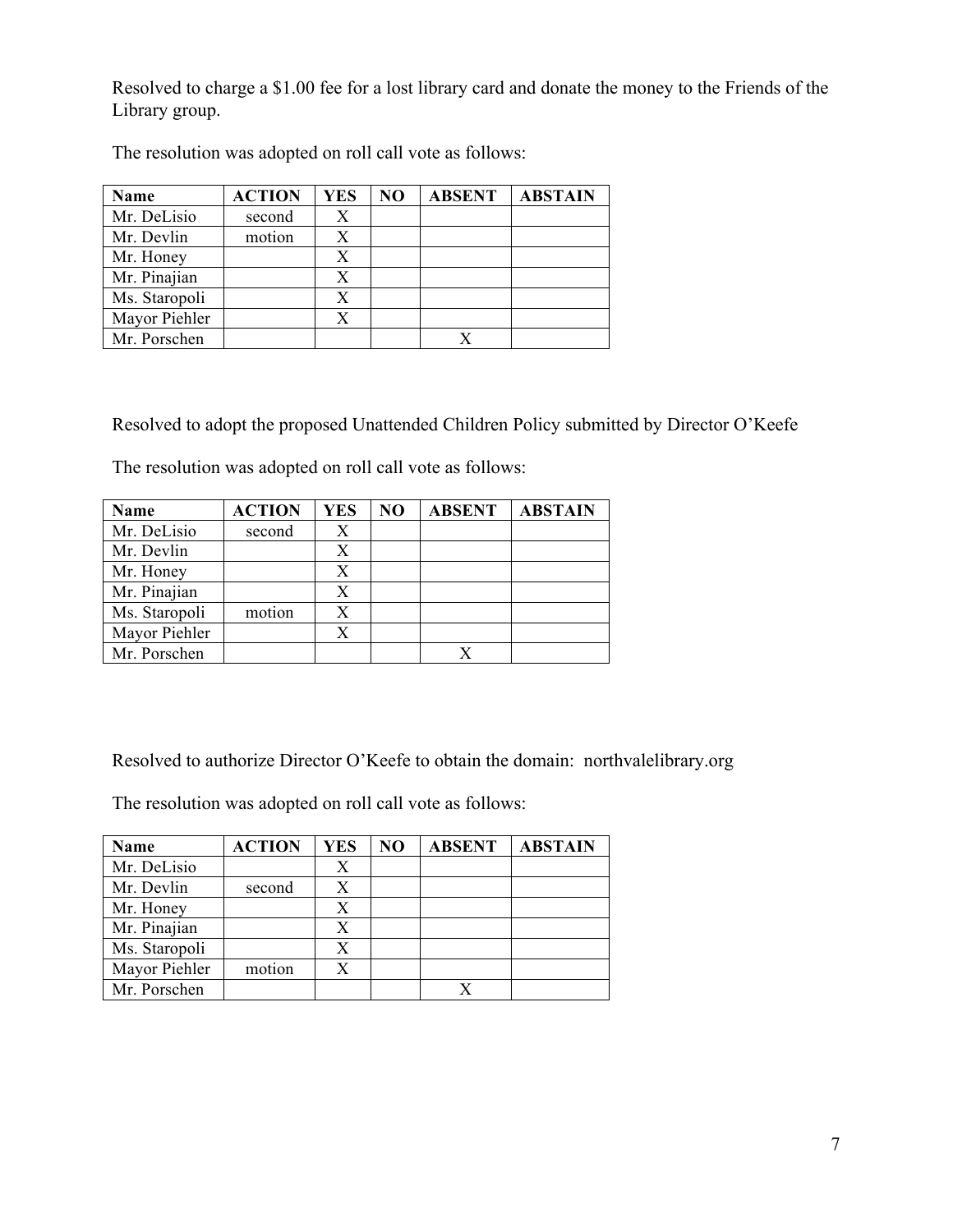Resolved to pay K&N electric for services rendered in the amount of \$600 for four additional outlets.

The resolution was adopted on roll call vote as follows:

| <b>Name</b>   | <b>ACTION</b> | <b>YES</b> | N <sub>O</sub> | <b>ABSENT</b> | <b>ABSTAIN</b> |
|---------------|---------------|------------|----------------|---------------|----------------|
| Mr. DeLisio   | motion        | Х          |                |               |                |
| Mr. Devlin    | second        |            |                |               |                |
| Mr. Honey     |               |            |                |               |                |
| Mr. Pinajian  |               | Χ          |                |               |                |
| Ms. Staropoli |               |            |                |               |                |
| Mayor Piehler |               | X          |                |               |                |
| Mr. Porschen  |               |            |                |               |                |

Resolved to reimburse Ed Devlin for \$27.92 for the purchase of four keys

The resolution was adopted on roll call vote as follows:

| Name          | <b>ACTION</b> | YES | N <sub>O</sub> | <b>ABSENT</b> | <b>ABSTAIN</b> |
|---------------|---------------|-----|----------------|---------------|----------------|
| Mr. DeLisio   | second        | Х   |                |               |                |
| Mr. Devlin    |               |     |                |               |                |
| Mr. Honey     |               | Х   |                |               |                |
| Mr. Pinajian  |               |     |                |               |                |
| Ms. Staropoli | motion        |     |                |               |                |
| Mayor Piehler |               |     |                |               |                |
| Mr. Porschen  |               |     |                |               |                |

## **HEARING OF THE PUBLIC –**

Vice President Devlin opened the meeting to the public at 7:59 PM

#### **Public Comment**

**Daryl George – 405 John Ed rd** – asked about the hours of the library and the opening date. Director O'Keefe said it will be a few more weeks but can't give a specific date yet. The hours are posted on the borough website.

Friends of the Library are now incorporated and would like to meet the first Wednesday of every month in the library at 7:30. She thanked everyone for the \$1 donation from the fee of each lost card and told the director to start making up a wish list that they may be able to help with.